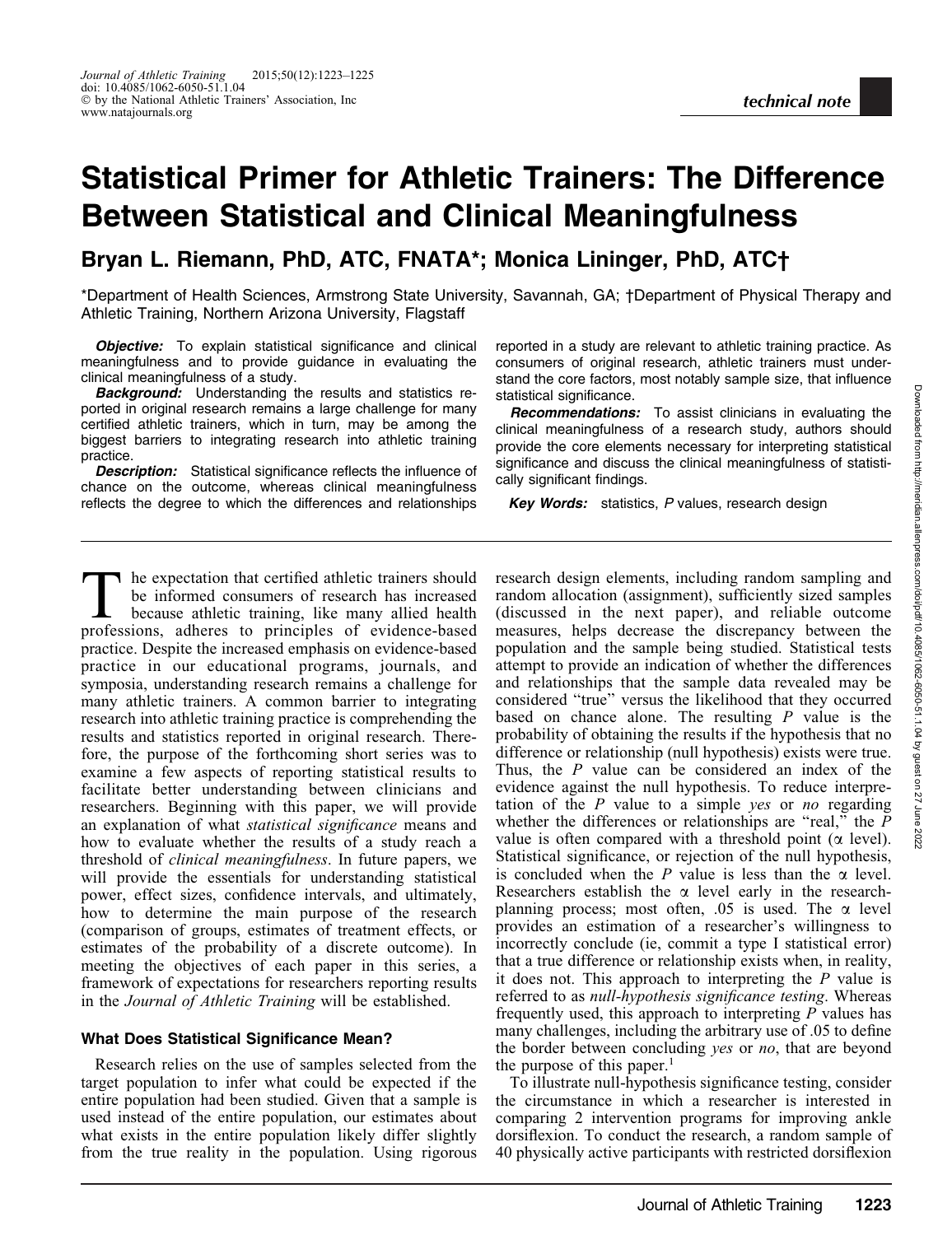Table 1. Interpreting P Values With Respect to Sample Sizes

| P Value     | Classification<br>Clearly not statistically significant  | Interpretation                                                                                                                                                |  |
|-------------|----------------------------------------------------------|---------------------------------------------------------------------------------------------------------------------------------------------------------------|--|
| > 15        |                                                          | A small sample size may not have sufficient statistical power and may need<br>additional research.                                                            |  |
|             |                                                          | A large sample size could show a very small effect size or an inconsistent effect.                                                                            |  |
| $.05 - .09$ | Not statistically significant but close to .05 criterion | Result could truly reflect no difference between interventions, an inconsistent<br>effect, or a sample size that is too small; additional research is needed. |  |
| .01–.05     | Statistically significant but close to .05 criterion     | Given a statistical difference, the effect size may be small or inconsistent;<br>additional research is needed.                                               |  |
| < 0.01      | Statistically significant                                | A small sample size could show either a large effect size or consistent effect or<br>both. A large sample size could show a small effect size.                |  |

are assigned randomly to 1 of 2 groups: control (standard stretching) or experimental (myofascial release followed by standard stretching). Their ankle-dorsiflexion range of motion is measured with a standard goniometer before and after the intervention program. After the 3-week program, range-of-motion improvements are  $5.7^{\circ} \pm 1.7^{\circ}$ and  $6.8^{\circ} \pm 1.5^{\circ}$  for the control and experimental groups, respectively. Based on the results of a test for statistical comparison ( $t_{38}$  = 2.05, P = .047), the researchers claim that the incorporation of myofascial release with stretching resulted in a significantly greater range-of-motion improvement because the computed P value was less than .05. Inherent to this interpretation is the premise that the  $1.1^\circ$ difference in range of motion exceeded what would be expected if no difference existed in range-of-motion improvements between the 2 groups.

#### Interpreting P Values

Whereas most researchers frequently use null-hypothesis significance testing with the threshold of .05 defining statistical significance, several considerations to this interpretation are important. For example, in our dorsiflexion-intervention study, little logic exists in accepting the observations when  $P = .049$  while rejecting the observations when  $P = .051$ . The P value is a function of several factors, including some of the aforementioned researchdesign elements. Two potent factors that we will fully examine in a forthcoming paper are sample size and the consistency of the effect (ie, change from pretest to posttest). With smaller sample sizes or inconsistent effects, attaining statistical significance becomes more difficult. For this reason, we advocate considering the  $P$  value in conjunction with the sample size (Table 1). If the difference between the groups in our dorsiflexion-intervention–study example remained the same  $(1.1^{\circ})$  but we had included 10 rather than 20 participants per group, we would have concluded a different ''answer'' about whether the addition of myofascial release before stretching was more beneficial than stretching alone (Table 2). For a simulation of sample-

Table 2. Effects of Sample Sizes on Statistical Significance

| Sample<br>Size Per<br>Group | Mean Difference<br><b>Between Groups</b> | t Statistic | P Value | Statistically<br>Significant<br>at .05? |
|-----------------------------|------------------------------------------|-------------|---------|-----------------------------------------|
| 10                          | 1.1                                      | 1.44        | .164    | No                                      |
| 20                          | 1.1                                      | 2.05        | .047    | Yes                                     |
| 30                          | 1.1                                      | 2.51        | .015    | Yes                                     |

size effects and  $P$  values, view the "Dance of the  $P$ Values."<sup>2</sup>

### Statistical Significance Does Not Mean Clinical Meaningfulness

Statistical significance reflects the influence of chance on the outcome, whereas *clinical meaningfulness* reflects the clinical value of the outcome.3 In other words, clinical meaningfulness reflects the degree to which the differences and relationships reported in a study are relevant to athletic training practice. In our dorsiflexion-intervention–study example, the results reached statistical significance ( $P =$ .047); however, the difference in range-of-motion improvement was only  $1.1^\circ$ . Clinical meaningfulness in this example relates to whether an additional  $1.1^{\circ}$  of range-ofmotion improvement is worth the additional time investment to perform the myofascial release before stretching. Whereas minimal risk exists for an adverse event with myofascial release, higher risks and costs (money, time) may need to be considered in addition to the benefit for many other clinical procedures. Furthermore, when determining clinical meaningfulness, we also need to consider the reliability of the measurement tools used and the types of participants included in the study. Unreliable approaches to assessing outcome measures decrease the likelihood of reaching statistical significance. The results of interventions for healthy, college-aged participants, 1 of the most common populations studied in athletic training research, may not be generalizable to other populations and will likely yield smaller effect sizes than in participants with pathologic conditions. Additional tools, such as confidence intervals and effect sizes, can be reported to help readers determine clinical (or applied) meaningfulness. These concepts will be the topic of future papers in this series.

# **CONCLUSIONS**

When the  $P$  value generated against a hypothesis that no difference or relationship (null hypothesis) exists is smaller than a specified threshold (most often .05), statistical significance is claimed. In a well-designed and executed research study, statistical significance should be interpreted as evidence that the likelihood the results could have occurred based on chance is small. Clinical meaningfulness relates to whether the differences or relationships shown are of sufficient magnitude to influence clinical practice. Whereas no standard rules indicate when results are clinically significant, a few items that may assist in evaluating clinical meaningfulness can be reported. These